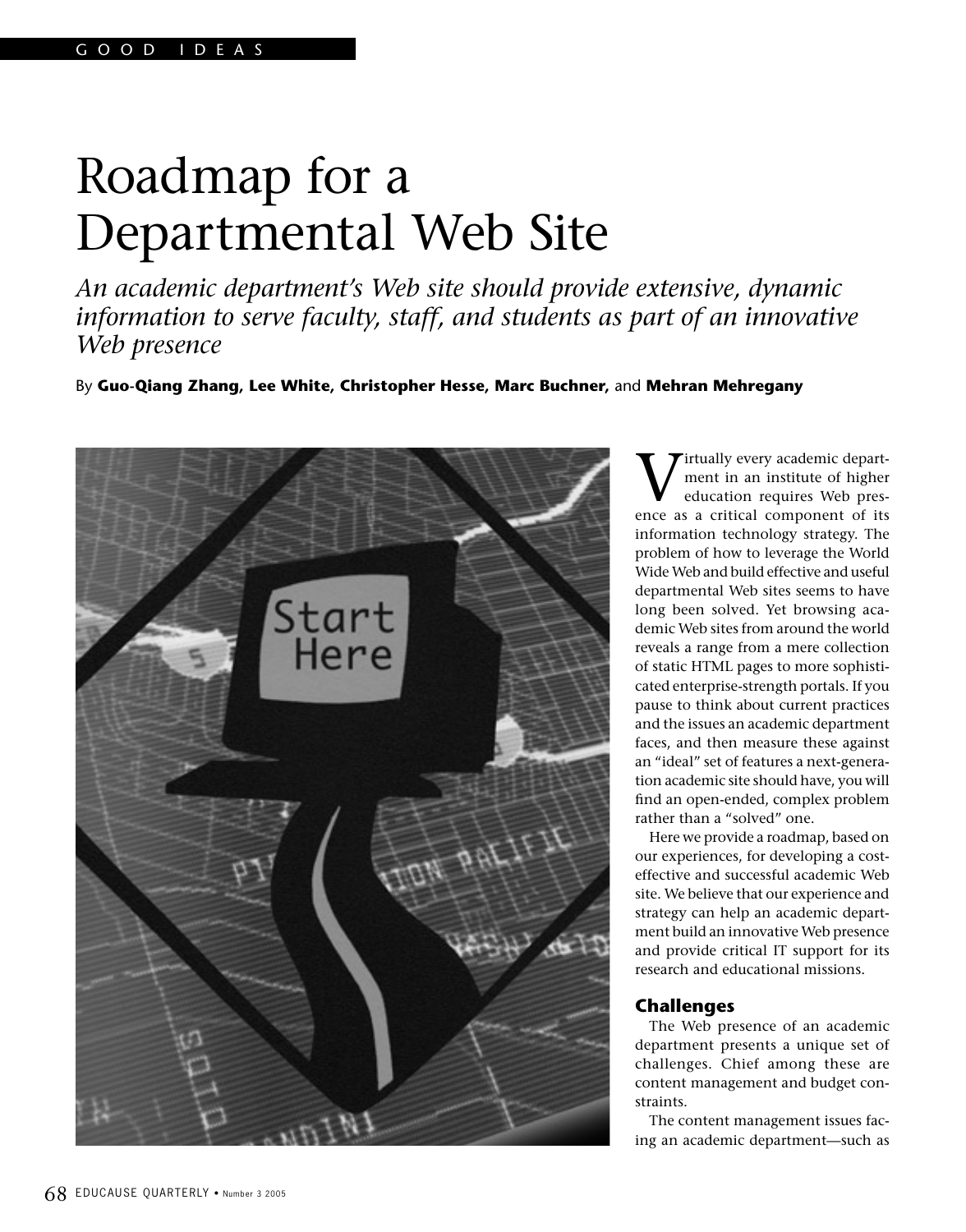the Electrical Engineering and Computer Science (EECS) department at Case Western Reserve University—are not trivial. The EECS department at Case has about 45 faculty, 15 staff, 200 graduate students, and 450 undergraduate students. A modern university department like ours provides a dynamic environment for students, faculty, and staff that should be reflected in—or better, facilitated by—its Web site. This translates to providing information that is both extensive in scope and dynamic in nature: seminars, courses, social activities, student and staff management, research publications, internal administrative documents, and even room-reservation and collaborative activities. All are examples of what a Web site can offer.

Consider, however, the traditional one-person "Webmaster" contentmanagement paradigm. In the standard sense, a Webmaster is a person responsible for the design and maintenance of a Web site. As more information content shifts to the Web site, managing the site becomes increasingly intractable in this traditional centralized model. In this model, the Webmaster is the workflow bottleneck—the single point through which all updates are channeled. Not only is data entry tedious and time consuming, but the communication overhead is significant. Additional time and effort are needed to formulate and communicate requests in a precise yet efficient manner.

Budget constraints change the nature of the problem. Unlike a business or university's central administration, a typical department does not have sufficient resources to employ a team of IT professionals for its Web site development, let alone another team of full-time staff members for content creation and maintenance after deployment. This requires us to look for solutions other than the conventional, costly, business outsourcing model or ad hoc, HTML-Java–based, low-level approaches that might quickly bring a site up although making it difficult to maintain in the long run. Indeed, a key motivation for our Web development project arose from our earlier experience with the **Building on our successful experience, the CSE is implementing a Web overhaul plan that reuses the EECS site by cloning it for the other seven departments within CSE**

latter approach; our previous HTML-Java–based departmental site had been running for more than five years, but its content was difficult and labor-intensive to update. The site had deteriorated to the extent that it was largely ignored.

# **Meeting the Challenges**

The EECS Web site (http://www.eecs .case.edu) was created two years ago as part of the Case School of Engineering's (CSE's) Web overhaul project. Recognizing that most academic Web sites are outmoded because of the centralized Webmaster paradigm, we looked for a cost-effective, long-term alternative. Our experience includes two key components to overcome these challenges: the application of content management systems<sup>1</sup> to ease the maintenance burden after deployment, and the identification of an open-source content-management development environment—Zope-Plone,<sup>2</sup> in our case—that provides both custom expandability and zero cost for the software.

Plone is a suite of powerful and flexible content management tools built on top of Zope, a Web applications development environment. Both Zope and Plone are implemented in the Python programming language, an interpreted, object-oriented language. The coupling of Zope and Plone provides a superior development environment for content management systems because of its open-source, object-oriented nature. It allows rapid software development through code reuse and extension of proven functional modules.

Content management systems offer a paradigm to streamline the content

management process by

- separating form and functionality from content;
- providing workflow tools for maintenance and updates;
- associating to documents a set of builtin attributes differentiating among levels of content control, mode of publication, and versioning; and
- integrating seamlessly with database software.

Our content-management Web site, which has been running since fall 2003, successfully meets its design goals. Our site was also developed with reusability in mind. Building on our successful experience, the CSE is implementing a Web overhaul plan that reuses the EECS site by cloning it for the other seven departments within CSE. We also believe our approach is valuable and can be duplicated for academic departments at other institutions of higher education.

### **Requirements Specification**

To understand the unique features a modern departmental Web site should have and why they are needed, it helps to summarize the shortcomings of existing sites and practices. One of the most common problems is a failure to keep information on a Web site up to date, caused in part by the traditional Webmaster-centric paradigm and in part by the lack of streamlined content responsibility assignment. Even with content responsibilities clearly delineated, the responsible party might not be facile with HTML syntax and sourcelevel text editing, making the lack of a user-friendly content management interface yet another factor. Moreover, different implementation strategies and tools can have profound implications on how a Web site evolves in the long run, affecting aspects such as maintenance, usability, upgrades, scalability, and possible growth. The conventional notion of a Web site as a place to post news and information rather than as a gateway for information and interaction prevents the site from achieving its full potential.

We believe a modern departmental Web site should be an *information*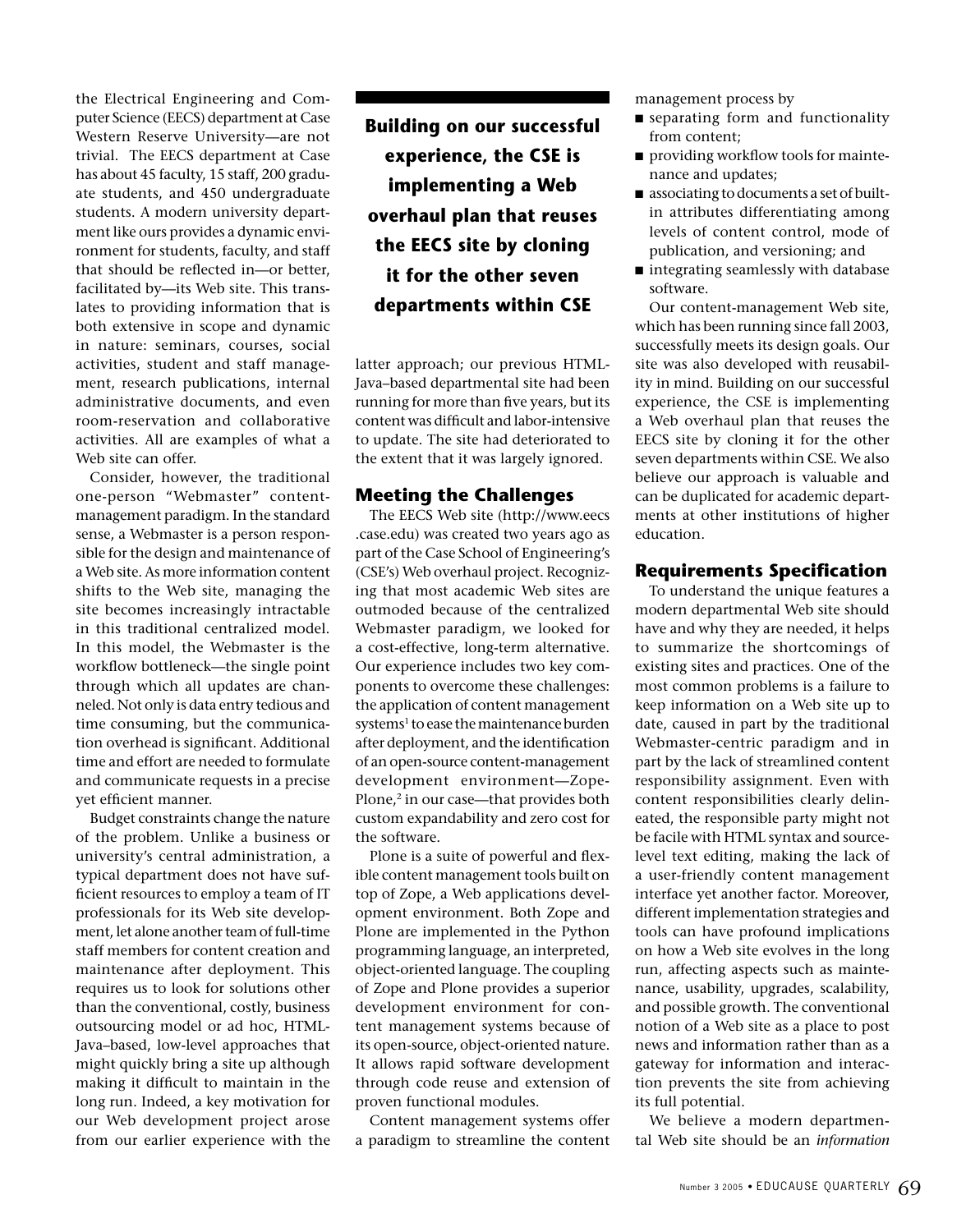*management hub* fulfilling the management and developmental needs of the department in terms of research, education, and administration in a highly integrated way. This translates into the following set of desirable features:

- The Web site should be based on a content-management approach that achieves a separation of form and functionality from content.
- The content of the site should be partitioned into smaller fragments, with control delegated to responsible parties—the "generators" of the contents. These fragments are the basic units of information for assigning ownership and the building blocks of pages to be displayed on a user's screen. This eliminates the need for a Webmaster, replacing the bottleneck with a decentralized content-management paradigm.
- The owners of content "slices" should be provided with an interface seamlessly integrated into the Web site for information creation and update. The interface should be user friendly and require the user only to have baseline computer skills.
- A security infrastructure should control access so that assigned persons or groups have appropriate levels of access to specific areas of the site as specified by the design. A log-in process should be included to facilitate user authentication.
- The tension between form and functionality should be satisfactorily resolved as more weight shifts to the functionality and content control in the content-management system paradigm. Structured content entails more regularity and consistency in presentation, but it becomes harder to find the lowest common page-layout denominator to fit all the structured texts, graphics, and icons.
- The Web site should include a rich set of contents, features, and functionalities so that it becomes a place for "one-stop shopping" to the extent possible. At a minimum, the Web site should include faculty and staff profiles, seminar announcements, course offerings, the student information database, and other rudimentary



**The Web site should include a rich set of contents, features, and functionalities so that it becomes a place for "one-stop shopping" to the extent possible**

information such as resources, newsletters, degree programs, and research areas.

Decentralization of content management (DCM) is the requirement from which several other requirements follow. The relatively autonomous governance of an academic department by its faculty and committees (such as the curriculum committee, recruitment committee, admissions committee, as well as student organizations) makes DCM a central pillar for departmental Web design and implementation. This contrasts with information management in a typical corporation, where the workflow aspect of content management is more important because management operates in a hierarchical rather than a decentralized manner.

# **Content Management Tools**

Having committed to a DCM paradigm, the next step is to identify appropriate content-management tools for the Web development task. There are three primary approaches,<sup>3</sup> with the option of in-house or outsourcing development and customization for each category:

- 1. Creating a custom-built contentmanagement application either from scratch or from some existing framework.
- 2. Purchasing a content-management application suite from a vendor and customizing it.
- 3. Using an open-source content-management development environment to build and customize the application.

Each category includes an array of choices as well. The unique situation of an academic department allowed us to quickly narrow our choice to the third option with in-house development rather than outsourcing. Among many possible open-source alternatives, we chose Plone as a clear winner because of its object-oriented approach.

Our choice had two important benefits:

- The customers are the developers. This dual representation helps reduce time and effort in design, specification, negotiation (or lack of it), testing, and modification.
- Adoption of the object-oriented Plone technology allows rapid development through code reuse and extension of proven functional modules.

Additional advantages of Plone include its acquisition mechanism, which allows objects placed inside other objects (such as folders) to reuse their parents' attributes, contents, and functionality. This mechanism makes it possible, for example, to have the layout of the whole Web site defined only once at the root folder, using a cascading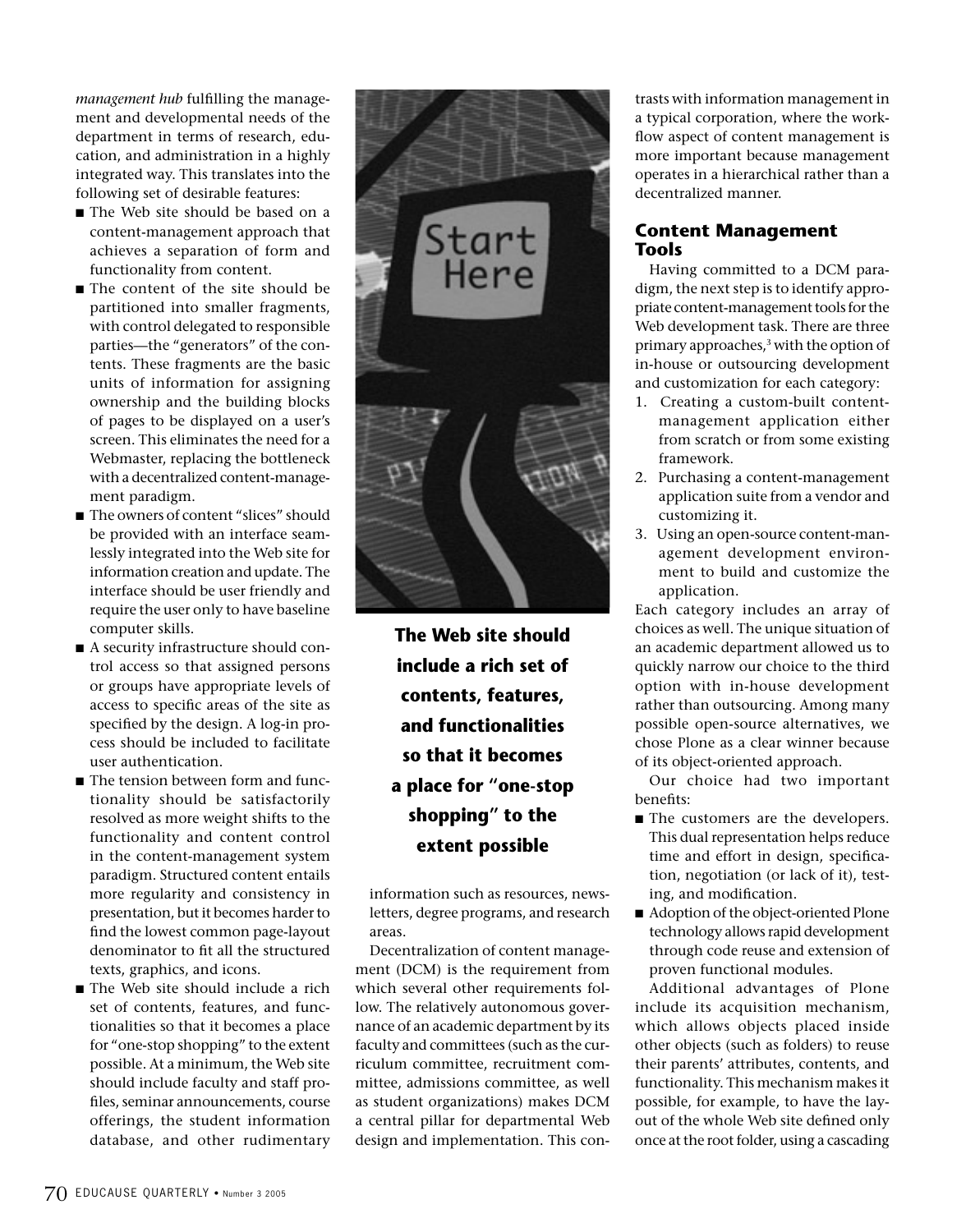style sheet (CSS).<sup>4</sup> All the site content will be displayed according to this CSS definition by default unless a particular object overrides this property. Plone is also available in all major computer platforms: Linux, Sun Solaris, Mac OS X, and Windows.

Plone is not without drawbacks, however. Since it is written in Python, for example, site response can be slower than if it were written in another language; this is a common disadvantage of an interpreted language. Documentation has not kept up with software updates, sometimes forcing users to rely on message-board information to get hints on how to use new features. Professional-level application development in Plone requires programming experience and an understanding of the system, in part due to the rich set of features that come with it.

Based on our own experiences, the benefits of Plone's features far outweigh their shortcomings—which could well be dealt with in future versions. For example, we experienced faster responses after upgrading our site to Plone 2.0 in summer 2004.

## **Content-Framework Design**

As mentioned, the DCM plan requires partitioning Web content into smaller slices so that individual control of the slices can be assigned to responsible parties. Each virtual slice represents an area to be formulated and implemented as a table or database, interconnected with other slices as needed. For example, the "Research Advisor" field in the graduate student database naturally cross-references to the faculty database; the "TA" and "Instructor" fields of the course database refer both to the graduate student database and the faculty and staff database. The records in each database can be further grouped according to specific values in some fields, with the finest partition of the database as individual records or entries with unique IDs.

Some of the content areas cannot be conceptualized as flat, relational databases; rather, they contain multilevel, "complex" data and are better understood from an object-oriented

**A working prototype can inspire users to generate in-depth and more valuable feedback on features and interface design for the next iteration**

database viewpoint. For example, in the courses area, a yearly offering is a table; for each semester in an academic year, the offered courses are another table; for each course, there are further fields.

Currently implemented contents at the EECS site include the faculty and staff database, the seminar database, the graduate student database, and the courses database. Additional contents will be moved to the Web site as our effort continues. For example, an internal resource-reservation system (rooms, projectors) has been implemented and tested but not yet rolled out.

### **Site Implementation**

The object-oriented paradigm coming with Plone and its underlying language, Python, naturally take us to the hybrid "rapid prototyping" and "iterative refinement" software development paradigm. This is in contrast with the traditional "waterfall" process where one phase has to be complete before the next phase begins. The hybrid approach suited our Web development effort particularly well because of the dual customer-developer representation in the same team. Moreover, a working prototype can inspire users to generate in-depth and more valuable feedback on features and interface design for the next iteration.

For both the Web server and the Web development effort we used Dictate, a Sun UltraSPARC IIe running Solaris 9 with a single 500 MHz processor, 1.5 gigabytes of RAM, and a 40 gigabyte hard disk drive. The Web site has been running since summer 2003, first in Plone 1.0 and then in Plone 2.0. The site has been actively used by all members and groups of the EECS department. We highlight some specific experiences with the Web site's deployment, maintenance, and reusability here.

#### *Response Time*

One issue with our initial deployment using Plone 1.0 was response time. Some of the most complex Web pages were noticeably slow to upload, sometimes taking up to six seconds. Our first approach to solving this problem was through the use of the caching mechanism in Plone 1.0 to retain information on frequently accessed Web pages. Although this improved the response time by a factor of two, we discovered that caching interfered with the normal log-in and log-out process, and we have since dropped this approach.

When a new Plone release became available in early 2004—one rewritten to address some of the response-time problems with Plone 1.0—we worked to redefine the Web site in Plone 2.0. One of the essential issues in Web design is with the skin of the design, which has to do with the "look and feel" of the displayed Web page. The use of Plone 2.0 substantially streamlined the skin of our layout, and we took this opportunity to incorporate the university template<sup>5</sup> in our upgrade to Plone 2.0. Although this was a major effort, the Web server response time showed a 40 percent improvement on the complex pages we tested, using the same software-hardware setup. In early 2005, we ported our Web site to an Apple Xserve server machine with 2 gigabytes of RAM, 80 gigabytes of hard drive, and dual 2 GHz G5 processors. The response issue has been completely resolved through this platform upgrade.

### *Seminar Scheduling*

Of all the databases on our Web site, we have had the most experience with the seminar page. There have now been two faculty members in charge of departmental seminars, one per semester, and we have upgraded its implementation from ZCatalog, an earlier technology, to a more streamlined and customizable Archetype framework.